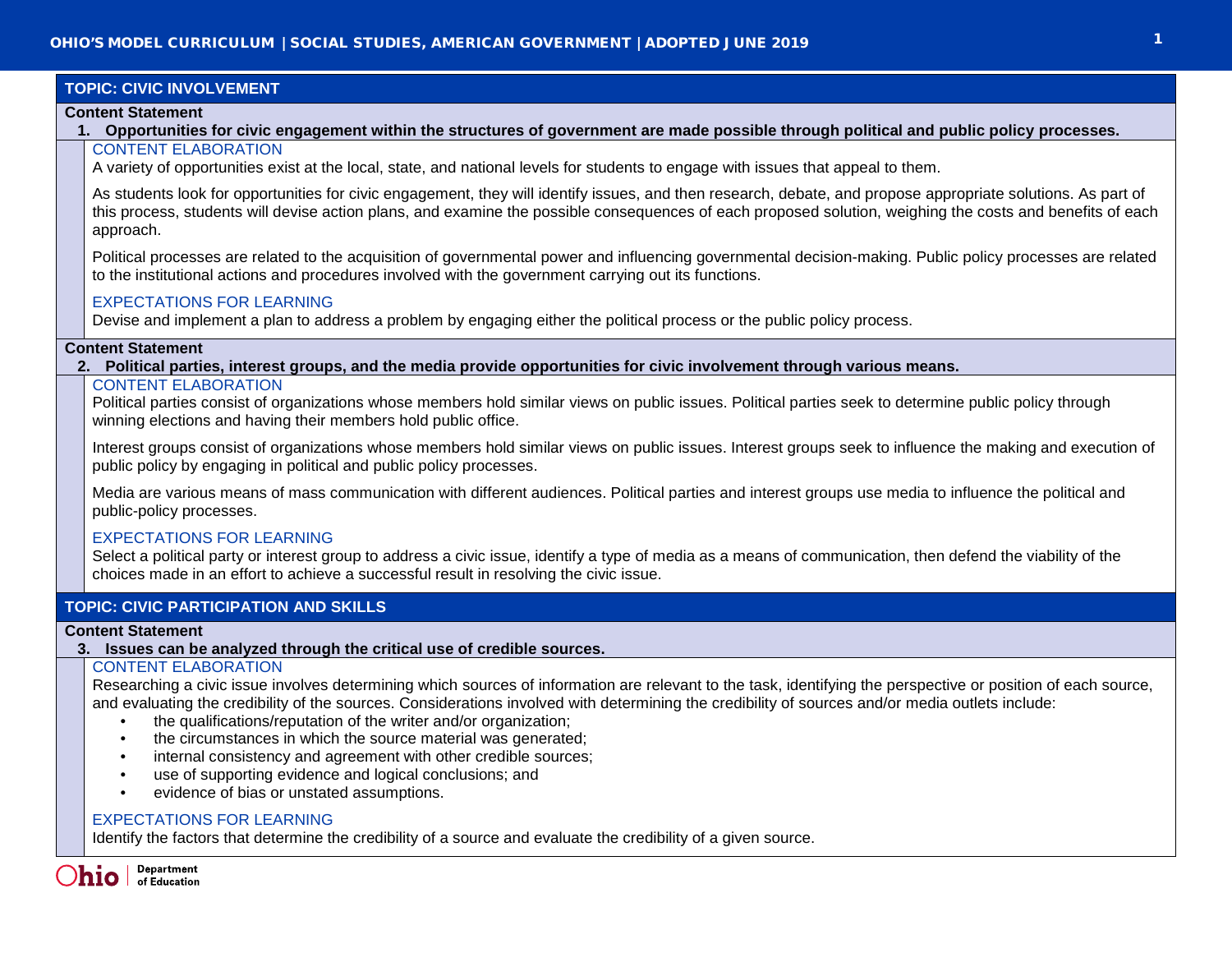# **TOPIC: CIVIC PARTICIPATION AND SKILLS**

#### **Content Statement**

## **4. The processes of persuasion, compromise, consensus building, and negotiation contribute to the democratic process.**

# CONTENT ELABORATION

The focus of this standard is on the group dynamics and interpersonal skills involved in decision making. This complements the focus of other content statements on the formal procedures and institutions of governing. The democratic process depends on these skills for effective functioning. These skills are studied and assessed within a real-world context as a collective, interdependent group as opposed to isolated techniques. For example, negotiation may involve persuasion and lead to compromise.

While these skills are presented in the abstract here, students examine them in the context of the rest of the course. No specialized or technical understanding of these terms is required; common definitions are sufficient for examining the contributions these skills make to the democratic process.

## EXPECTATIONS FOR LEARNING

Explain how persuasion, compromise, consensus building, and negotiation help the democratic process and achieve agreement and settle differences in governing.

# **TOPIC: BASIC PRINCIPLES OF THE U.S. CONSTITUTION**

#### **Content Statement**

**5. As the supreme law of the land, the U.S. Constitution incorporates basic principles that help define the government of the United States as a federal republic including its structure, powers, and relationship with the governed.**

# CONTENT ELABORATION

Basic principles which help define the government of the United States include:

- popular sovereignty;
- limited government;
- federalism;
- separation of powers; and
- checks and balances.

Popular sovereignty is the principle that governmental authority is derived from the people. Under this principle, the government governs with the consent of the governed.

The principle of limited government holds that a government can only exercise the powers granted to it. Government must be conducted according to the rule of law.

Federalism is a system in which power is divided between a national and state governments. Under the U.S. Constitution, this principle is reflected in the division of powers between the national government and the states.

The principle of separation of powers requires a distribution of governmental powers among independent branches. Each of the branches has a specific field of authority and unique set of responsibilities within the operation of the government.

Checks and balances constitute a system for controlling government power. Under this principle, each branch of government possesses the ability to restrain certain actions of the other branches.

# EXPECTATIONS FOR LEARNING

Explain in context one of the basic principles which help define the government of the United States.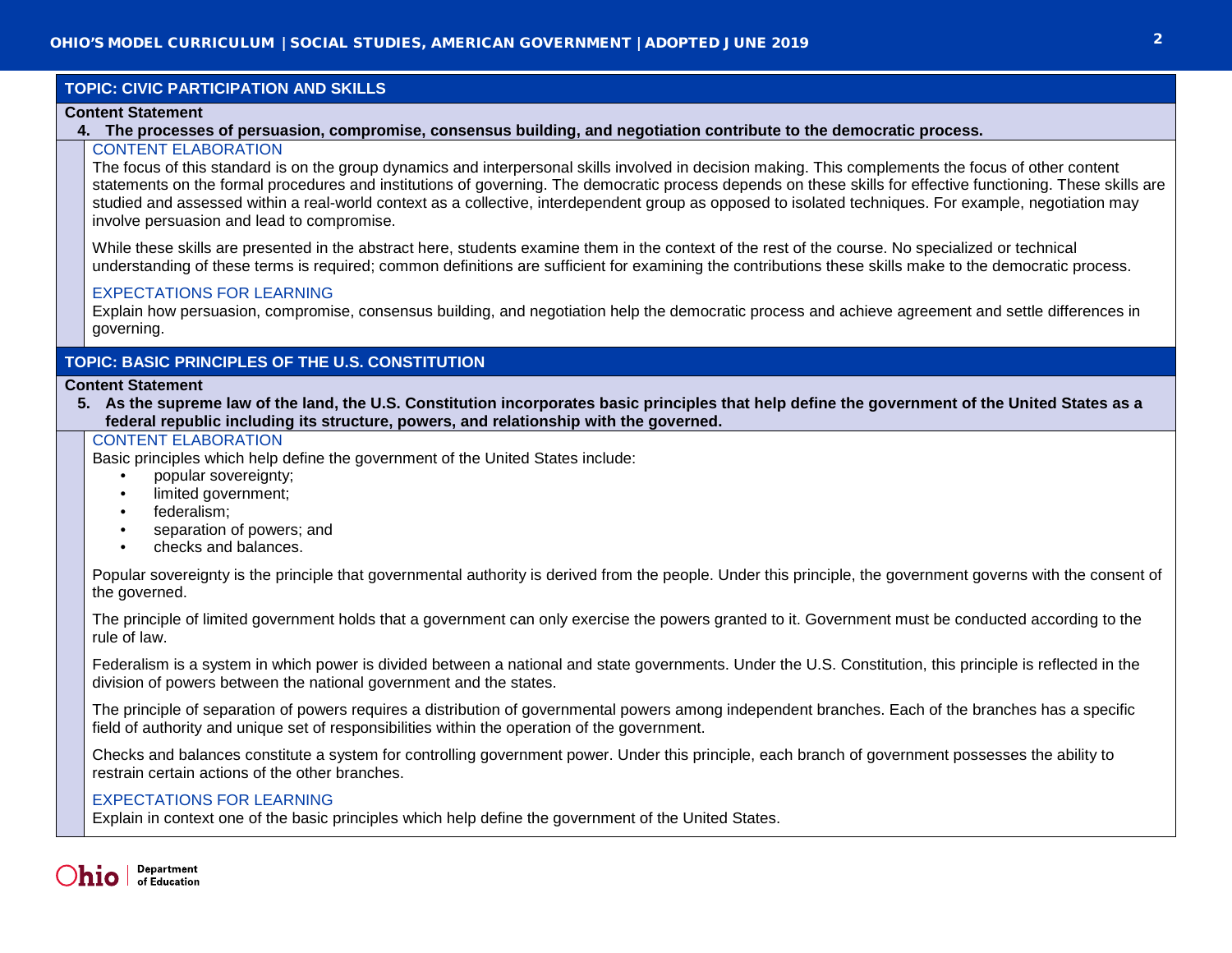|                                                                                                                                                                                                                                                               | TOPIC: BASIC PRINCIPLES OF THE U.S. CONSTITUTION                                                                                                                                                                                                                                                                                                                                                                                                                                                                                                                                                                                                                                                                                    |  |  |
|---------------------------------------------------------------------------------------------------------------------------------------------------------------------------------------------------------------------------------------------------------------|-------------------------------------------------------------------------------------------------------------------------------------------------------------------------------------------------------------------------------------------------------------------------------------------------------------------------------------------------------------------------------------------------------------------------------------------------------------------------------------------------------------------------------------------------------------------------------------------------------------------------------------------------------------------------------------------------------------------------------------|--|--|
| <b>Content Statement</b><br>6. The Federalist Papers and the Anti-Federalist Papers framed the national debate over the basic principles of government encompassed by the<br>Constitution of the United States and led to the adoption of the Bill of Rights. |                                                                                                                                                                                                                                                                                                                                                                                                                                                                                                                                                                                                                                                                                                                                     |  |  |
|                                                                                                                                                                                                                                                               | <b>CONTENT ELABORATION</b><br>The supporters of the ratification of the Constitution became known as Federalists and the opponents as Anti-Federalists. The Federalist Papers and the<br>Anti-Federalist Papers discussed key principles of government as they related to the circumstances of that time.<br>Federalists argued:<br>for Constitutional ratification;<br>$\bullet$<br>for the supremacy of the national government;<br>$\bullet$<br>for more powers to be given to the national government to address weaknesses of the Articles of Confederation (e.g., no power to tax and no<br>$\bullet$<br>national executive or judicial branches); and                                                                        |  |  |
|                                                                                                                                                                                                                                                               | for the "necessary and proper" and "supremacy" clauses.<br>$\bullet$<br>Anti-Federalist argued:<br>against Constitutional ratification;<br>$\bullet$<br>for supremacy of the state governments;<br>$\bullet$<br>for the need of a national bill of rights to protect citizens from the powers of national government; and<br>$\bullet$<br>against the "necessary and proper" and "supremacy" clauses.<br>$\bullet$<br>The Constitution was ratified and the Anti-Federalists achieved success with the limitations on government by the adoption of the Bill of Rights.<br><b>EXPECTATIONS FOR LEARNING</b><br>Identify Federalist and Anti-Federalist viewpoints using excerpts from the Federalist and/or Anti-Federalist Papers. |  |  |
| <b>Content Statement</b><br>7. Constitutional government in the United States has changed over time as a result of amendments to the U.S. Constitution, Supreme Court<br>decisions, legislation, and informal practices.                                      |                                                                                                                                                                                                                                                                                                                                                                                                                                                                                                                                                                                                                                                                                                                                     |  |  |
|                                                                                                                                                                                                                                                               | <b>CONTENT ELABORATION</b><br>The operations of government in the United States take place within a framework provided by the U.S. Constitution. However, the U.S. Constitution has<br>been amended, interpreted, and implemented in a variety of ways.<br>The processes for formally amending the U.S. Constitution are outlined in the document. Constitutional amendments have added to, modified, replaced                                                                                                                                                                                                                                                                                                                      |  |  |
|                                                                                                                                                                                                                                                               | and/or voided provisions of the original document and previous amendments.<br>The U.S. Supreme Court, in deciding cases brought before it, has frequently interpreted provisions of the U.S. Constitution to clarify and extend their<br>meaning. With its power of judicial review, the Supreme Court has also declared actions of the branches and of the states to be unconstitutional. The U.S.<br>Congress, in creating legislation, has provided details which build upon the framework of the Constitution. For example, civil rights acts and voting rights<br>acts have provided specific directions to promote constitutional principles.                                                                                 |  |  |
|                                                                                                                                                                                                                                                               | Informal practices also have changed how constitutional government has been implemented in the United States. These practices are related to provisions<br>in the Constitution, but venture into areas not specifically addressed in the Constitution. For example, legislative oversight of the executive branch grew in<br>part out of Congress' need for information to help draft new legislation.                                                                                                                                                                                                                                                                                                                              |  |  |
|                                                                                                                                                                                                                                                               | <b>EXPECTATIONS FOR LEARNING</b><br>Select an example of how constitutional government in the United States has changed the meaning and application of any one of the basic principles which                                                                                                                                                                                                                                                                                                                                                                                                                                                                                                                                        |  |  |

help define the government of the United States and explain the nature of the change.

American Government continued

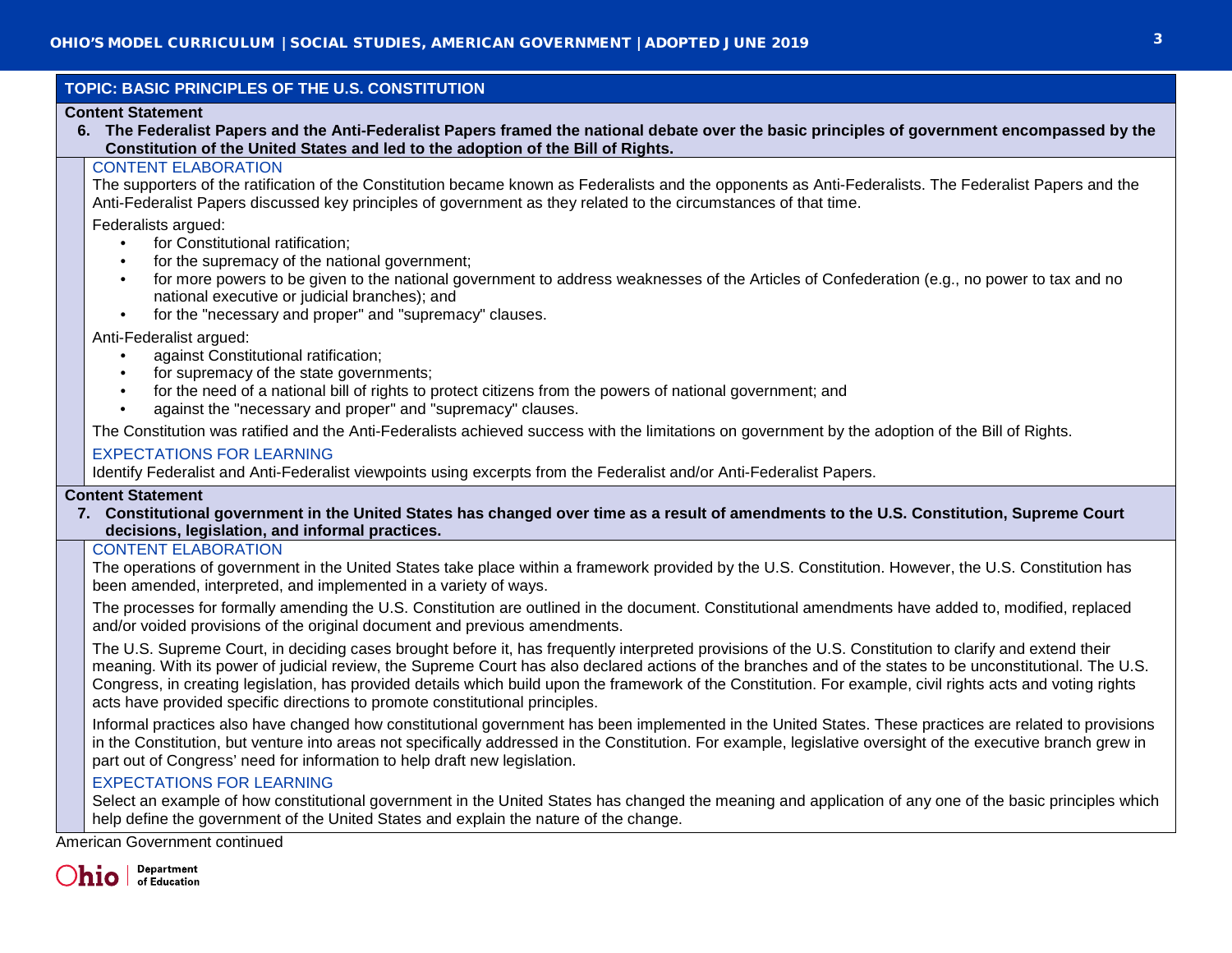|  | TOPIC: BASIC PRINCIPLES OF THE U.S. CONSTITUTION<br><b>Content Statement</b><br>8. The Bill of Rights was drafted to ensure the protection of civil liberties of the people and place limits on the federal government.                                                                                                                                                                                                                                                                                                                                                                                                                                                                                                                 |  |  |
|--|-----------------------------------------------------------------------------------------------------------------------------------------------------------------------------------------------------------------------------------------------------------------------------------------------------------------------------------------------------------------------------------------------------------------------------------------------------------------------------------------------------------------------------------------------------------------------------------------------------------------------------------------------------------------------------------------------------------------------------------------|--|--|
|  |                                                                                                                                                                                                                                                                                                                                                                                                                                                                                                                                                                                                                                                                                                                                         |  |  |
|  | <b>CONTENT ELABORATION</b><br>The protection of civil liberties and limits on the federal government found in the Bill of Rights include, but are not limited to:<br>freedoms guaranteed by the First Amendment: religion, assembly, press, petition, speech;<br>the right to bear arms;<br>٠<br>no unreasonable search and seizure, no warrants without probable cause;<br>no self-incrimination, protection against double jeopardy;<br>٠<br>right to speedy and public trial by an impartial jury, right to be informed of the charges, the right to confront one's accuser(s), the right to counsel;<br>no cruel or unusual punishment; and,<br>any power not given to the federal government is given to the states or the people. |  |  |
|  | <b>EXPECTATIONS FOR LEARNING</b><br>Apply the protections of the Bill of Rights in a given scenario.                                                                                                                                                                                                                                                                                                                                                                                                                                                                                                                                                                                                                                    |  |  |
|  | <b>Content Statement</b><br>9. The constitutional amendments known collectively as the Reconstruction Amendments extended new constitutional protections to African<br>Americans, though the struggle to fully achieve equality would continue.                                                                                                                                                                                                                                                                                                                                                                                                                                                                                         |  |  |
|  | <b>CONTENT ELABORATION</b><br>The new constitutional protections extended under the Reconstruction Amendments include:<br>abolishing slavery;<br>defining and extending citizenship to all persons born or naturalized in the U.S.;<br>prohibiting the states from denying due process and equal protection of the law to all persons; and<br>$\bullet$<br>preventing the denial of voting rights based on race, color, or previous condition of servitude.                                                                                                                                                                                                                                                                             |  |  |
|  | These amendments were originally designed to protect African Americans. However, they did not result in immediate equality. Jim Crow laws were enacted<br>to enforce racial segregation until the mid-20th century.                                                                                                                                                                                                                                                                                                                                                                                                                                                                                                                     |  |  |
|  | Application of these protections have been extended to other groups.                                                                                                                                                                                                                                                                                                                                                                                                                                                                                                                                                                                                                                                                    |  |  |
|  | <b>EXPECTATIONS FOR LEARNING</b><br>Analyze how the Reconstruction Amendments attempted to address African American inequality through the new constitutional protections.                                                                                                                                                                                                                                                                                                                                                                                                                                                                                                                                                              |  |  |

Explain the continued struggles faced by African Americans despite the passage of these amendments.

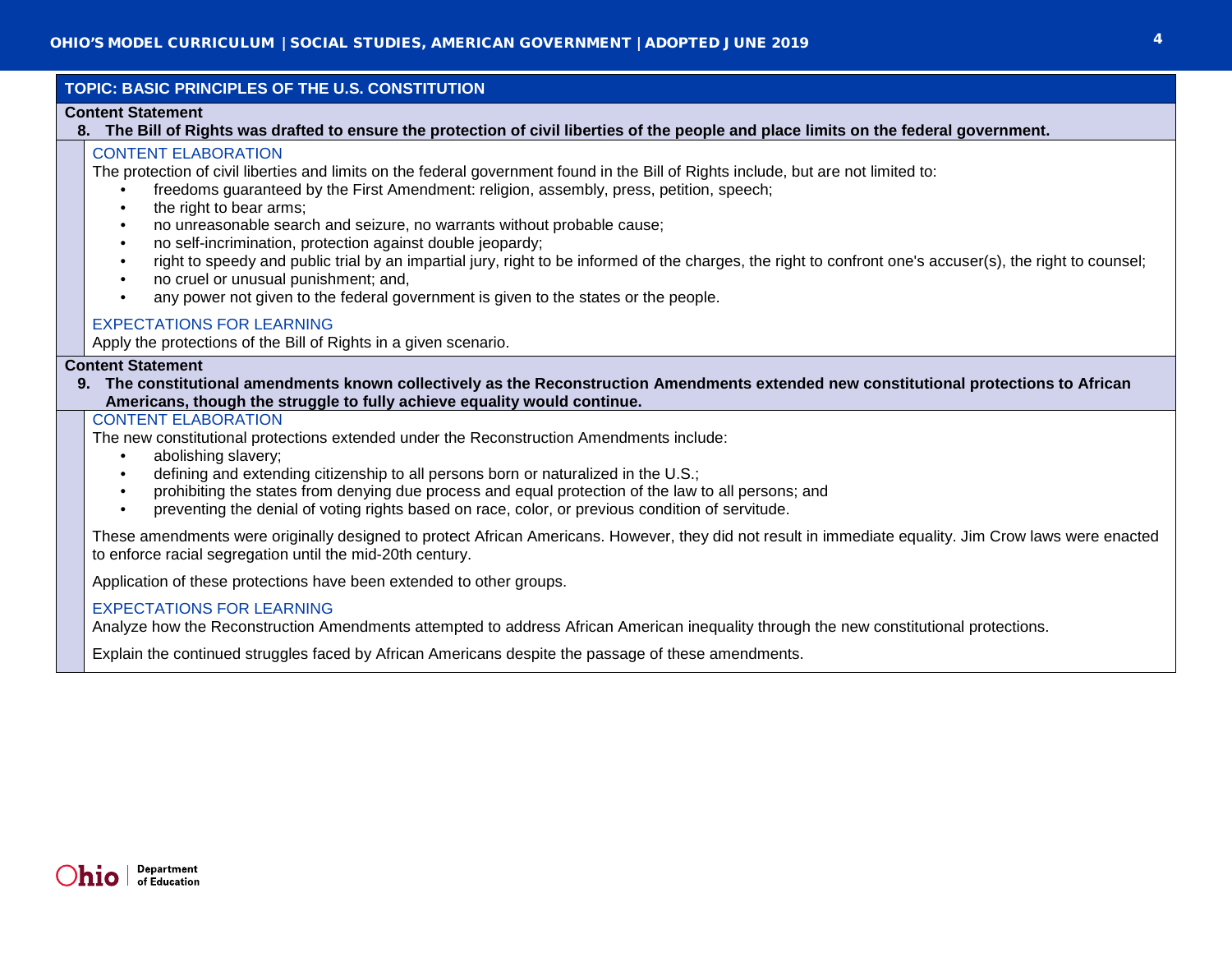| TOPIC: BASIC PRINCIPLES OF THE U.S. CONSTITUTION                                                                                             |                                                                                                                                                                                                                                                                                                                                                                                                                                                                         |  |  |
|----------------------------------------------------------------------------------------------------------------------------------------------|-------------------------------------------------------------------------------------------------------------------------------------------------------------------------------------------------------------------------------------------------------------------------------------------------------------------------------------------------------------------------------------------------------------------------------------------------------------------------|--|--|
| <b>Content Statement</b>                                                                                                                     |                                                                                                                                                                                                                                                                                                                                                                                                                                                                         |  |  |
|                                                                                                                                              | 10. Constitutional amendments have provided for civil rights such as suffrage for disenfranchised groups.                                                                                                                                                                                                                                                                                                                                                               |  |  |
|                                                                                                                                              | <b>CONTENT ELABORATION</b><br>Some amendments prohibited the denial of voting rights based on the following:<br>race, color, or previous condition of servitude;<br>age (18-20-year olds); and<br>$\bullet$<br>gender.<br>$\bullet$                                                                                                                                                                                                                                     |  |  |
|                                                                                                                                              | Poll taxes also limited voting rights for poor people although they were originally designed to keep African Americans from voting.                                                                                                                                                                                                                                                                                                                                     |  |  |
|                                                                                                                                              | <b>EXPECTATIONS FOR LEARNING</b><br>Explain how amendments have extended voting rights to disenfranchised groups.                                                                                                                                                                                                                                                                                                                                                       |  |  |
| <b>Content Statement</b><br>11. Constitutional amendments have altered provisions for the structure and functions of the federal government. |                                                                                                                                                                                                                                                                                                                                                                                                                                                                         |  |  |
|                                                                                                                                              | <b>CONTENT ELABORATION</b><br>The Framers of the Constitution created a method of presidential selection that reflected the nation's federal system of government. The president would be<br>chosen based on electoral votes from the states. A candidate is required to win a majority of the total number of electoral votes in order to secure the<br>presidency. Electoral votes are determined based upon the number of each state's representatives and senators. |  |  |
|                                                                                                                                              | Some amendments have altered the procedures of the Electoral College:<br>Separate balloting for president and vice president was established to avoid a tie in electoral votes.<br>$\bullet$<br>The District of Columbia was granted electoral votes.<br>$\bullet$                                                                                                                                                                                                      |  |  |
|                                                                                                                                              | Other amendments have altered the functioning of government:<br>Presidential term limits.<br>$\bullet$<br>Presidential succession and disability.<br>$\bullet$                                                                                                                                                                                                                                                                                                          |  |  |
|                                                                                                                                              | <b>EXPECTATIONS FOR LEARNING</b><br>Describe how constitutional amendments have changed the structure and function of the federal government with regard to the Electoral College and the<br>U.S. Presidency.                                                                                                                                                                                                                                                           |  |  |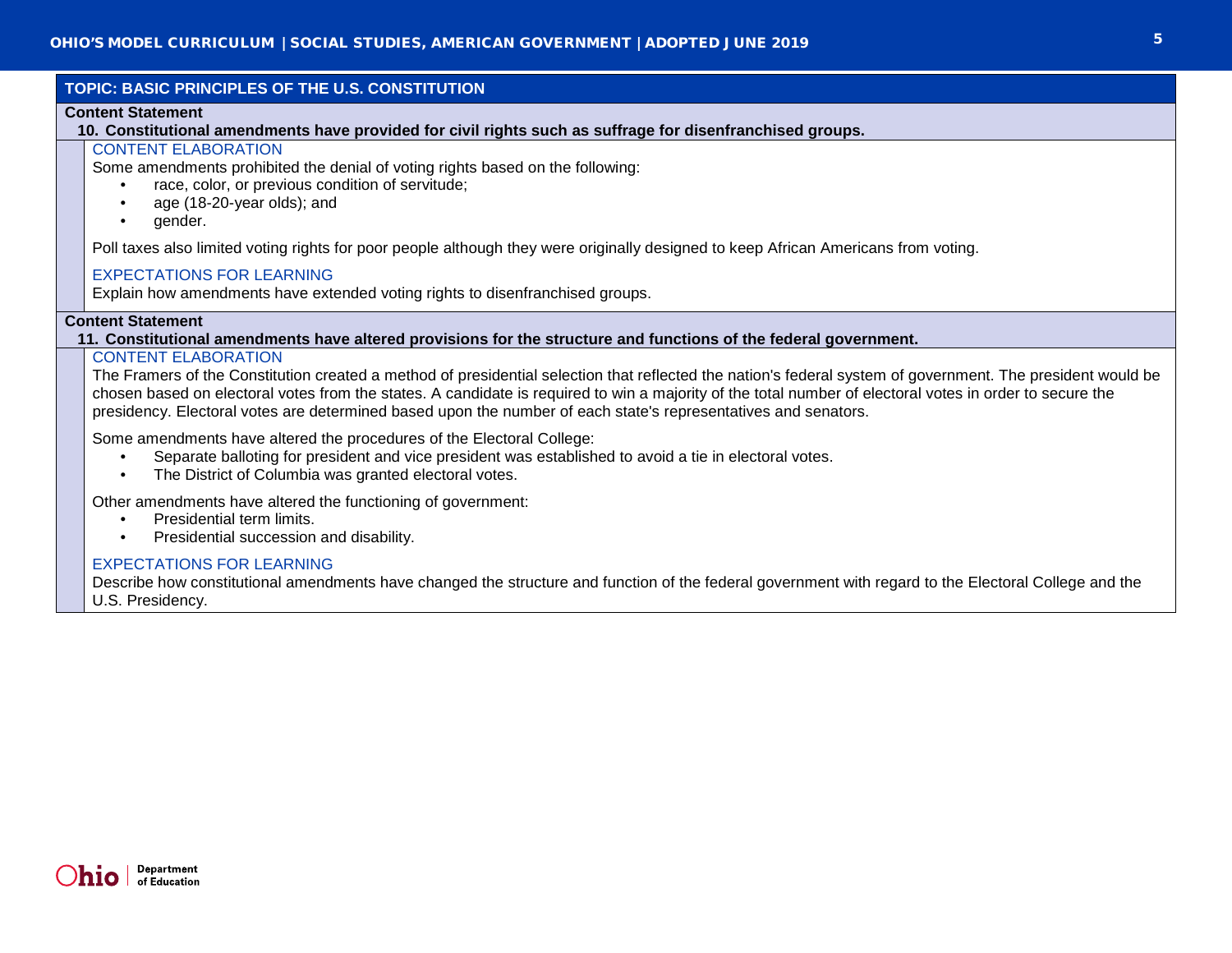# **TOPIC: STRUCTURE AND FUNCTIONS OF THE FEDERAL GOVERNMENT**

#### **Content Statement**

**12. Law and public policy are created and implemented by three branches of government; each functions with its own set of powers and responsibilities.**

# CONTENT ELABORATION

Laws are rules recognized as binding and enforced by a government. Public policy consists of institutional actions and procedures pursued by a government in carrying out its functions. Each of the three branches of government has a role related to law and the creation of public policy.

Legislative Branch:

- makes laws;
- declares war; and
- imposes taxes.

Executive Branch:

- enforces the law:
- issues executive orders; and
- appoints and receives ambassadors.

Judicial Branch:

- interprets the law;
- hears cases with original jurisdiction; and
- hears appeals from lower courts.

#### EXPECTATIONS FOR LEARNING

Compare the powers and responsibilities of each branch of government as they pertain to law and public policy.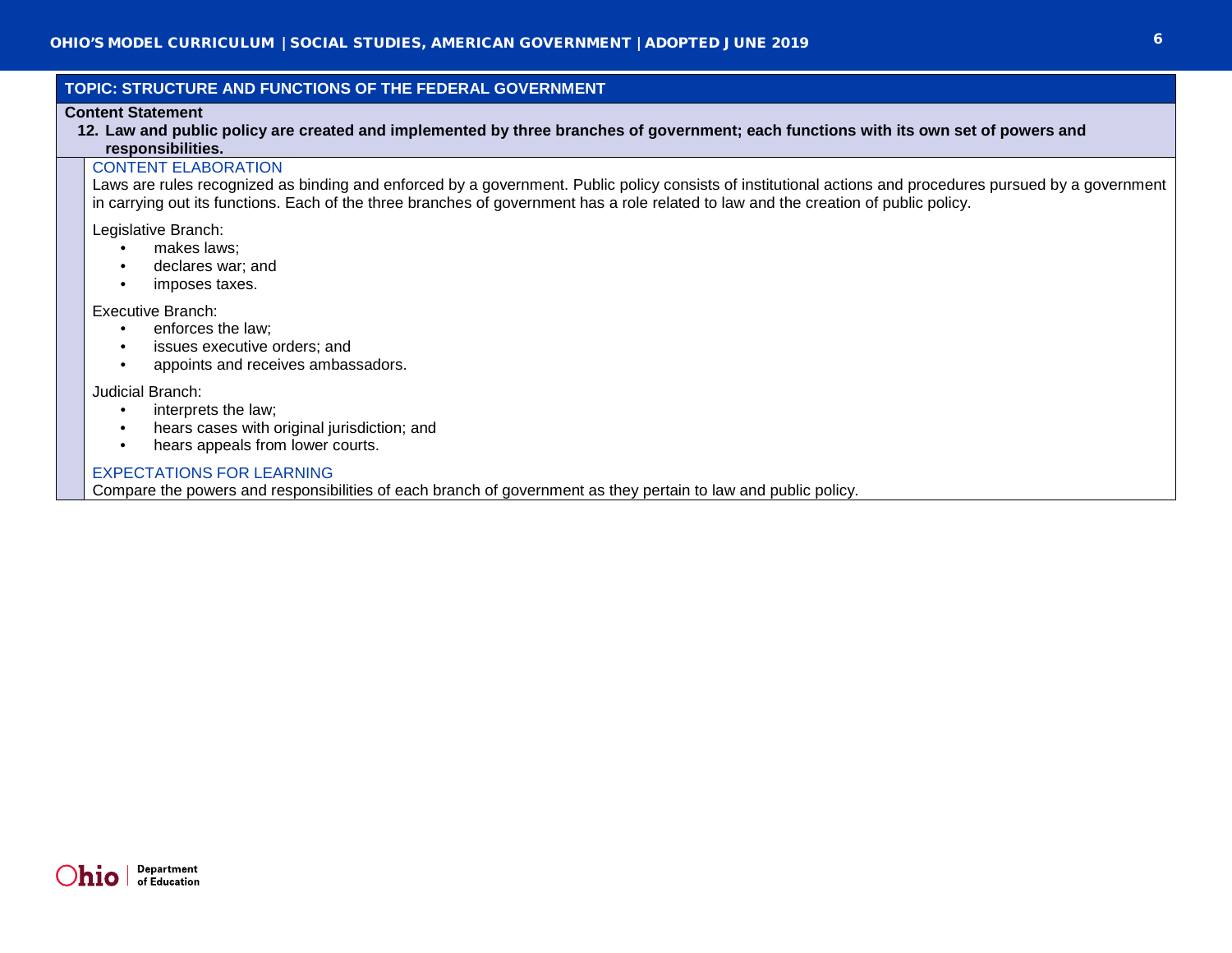# **TOPIC: STRUCTURE AND FUNCTIONS OF THE FEDERAL GOVERNMENT**

## **Content Statement**

## **13. The political process creates a dynamic interaction among the three branches of government in addressing current issues.**

# CONTENT ELABORATION

Current issues are addressed by all three branches of the government as they make public policy. The interactions among the branches range from instances where they work together in concert to instances involving the exercise of checks and balances. Examples include:

- legislative branch checking the executive: overrides vetoes, impeaches and removes civil officers, approves appointments and treaties;
- legislative branch checking the judicial: impeaches and removes federal judges, proposes constitutional amendments;
- executive branch checking the legislative: vetoes legislation;
- executive branch checking the judicial: nominates federal judges, grants pardons and reprieves;
- judicial branch checking the legislative: reviews and interprets the laws, declares acts unconstitutional; and
- judicial branch checking the executive: reviews and interprets the laws, federal judges not subject to removal by president, declares executive acts unconstitutional.

The interaction among the three branches of government is impacted by the following:

- interest group involvement, e.g. proposing legislation, advocating rules, filing briefs;
- political party control of the executive and legislative branches;
- amount of public interest and nature of media coverage/commentary; and
- informal relationships among the members of each branch.

# EXPECTATIONS FOR LEARNING

Use examples of checks and balances among two or three branches of the federal government to illustrate dynamic interactions.

# **TOPIC: ROLE OF THE PEOPLE**

# **Content Statement**

**14. In the United States, people have rights that protect them from undue governmental interference. Rights carry responsibilities that help define how people use their rights and that require respect for the rights of others.**

# CONTENT ELABORATION

People in the United States have claims to protection from government intrusion in certain aspects of their lives. These claims are called rights. The federal Bill of Rights not only enumerates many rights, but alludes to other unstated rights.

Many of the rights held by American citizens protect the ability to participate in the political process, such as speech, press, assembly, petition, suffrage, and hold public office. The U.S. Supreme Court, in its interpretation of the 14th Amendment's due process clause, has instituted the doctrine of incorporation meaning that most of the guarantees in the Bill of Rights also apply to state and local governments.

There are general responsibilities of citizenship. They include respecting the rule of law, paying taxes and fees, and accepting responsibility for one's actions. There also are responsibilities associated with the exercise of particular rights. Examples include:

- right of free speech  $-$  engaging in civil discourse;
- right to bear arms receiving firearms training;
- right to jury trial serving on juries; and
- right to vote registering to vote and being informed on public issues.

Citizenship also includes service to the nation which guarantees the rights of the people. This may include military service, community service and serving in public office. Individual rights are relative, not absolute. The exercise of rights must be balanced by the rights of others and by the common good.

# EXPECTATIONS FOR LEARNING

Explain how the fulfillment of civic responsibilities is related to the exercise of rights in the United States.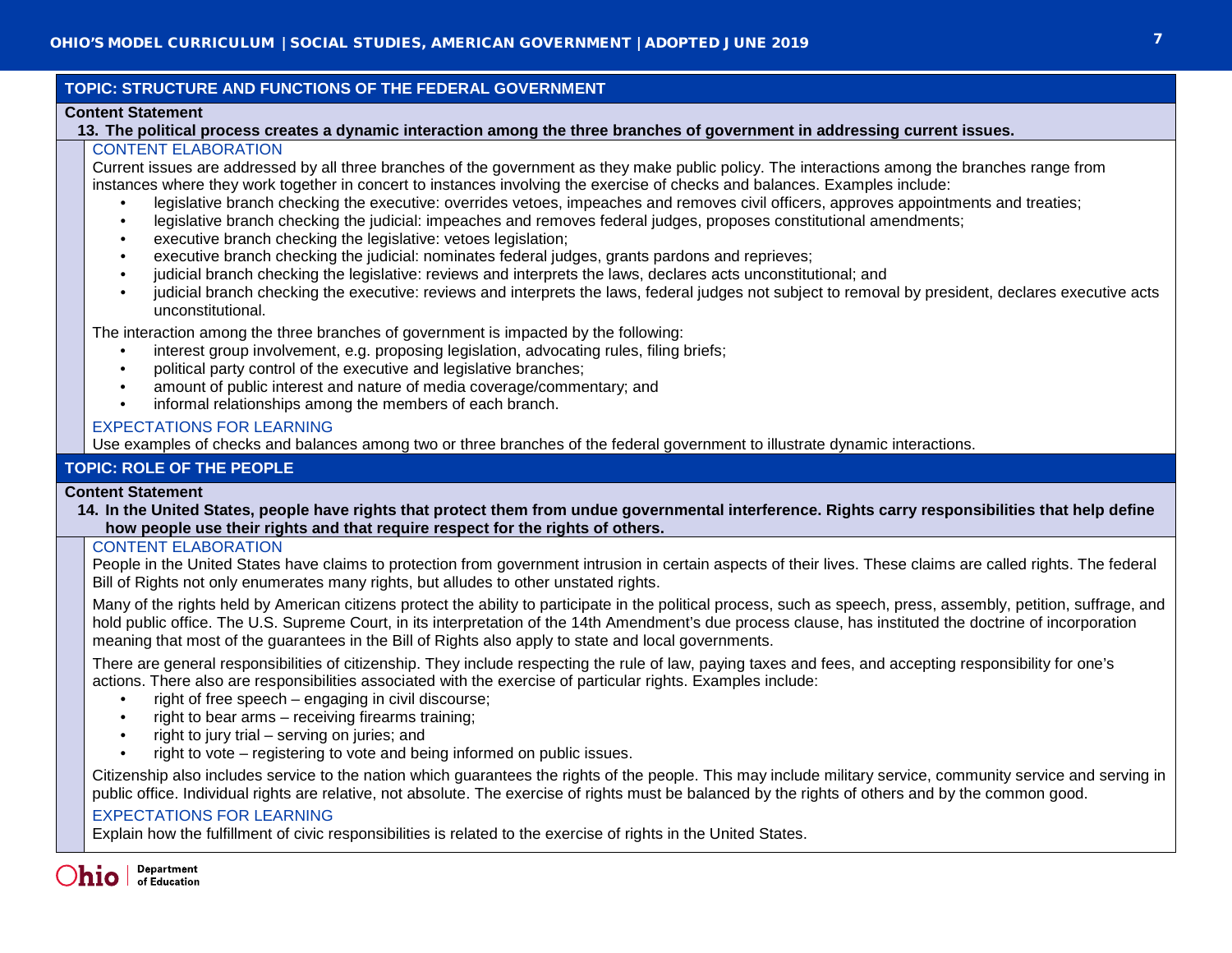# **TOPIC: STRUCTURE AND FUNCTIONS OF THE FEDERAL GOVERNMENT**

#### **Content Statement**

**15. Historically, the United States has struggled with majority rule and the extension of minority rights. As a result of this struggle, the government has increasingly extended civil rights to marginalized groups and broadened opportunities for participation.**

## CONTENT ELABORATION

The U.S. Constitution guarantees rights to the people of the United States. Historically, despite those guarantees, various groups of people have been denied the ability to fully exercise their rights. Over time, the U.S. government has responded to public pressure to take action to ensure the free exercise of rights by all people and to protect their ability to participate in the processes of governing.

For example, constitutional amendments guaranteed suffrage to women and eliminated poll taxes as a means of restricting African Americans from voting. The executive branch used troops to help integrate schools and brought charges against violators of open housing legislation. The legislative branch enacted a series of civil rights acts and voting rights acts. The U.S. Supreme Court, through the process of incorporation, has used the due process and equal protection clauses in the 14th Amendment to apply most of the federal Bill of Rights to the states.

#### EXPECTATIONS FOR LEARNING

Identify an issue related to the denial of civil rights to a particular minority group and explain how at least one branch of the federal government helped to extend civil rights or opportunities for participation to that group of people.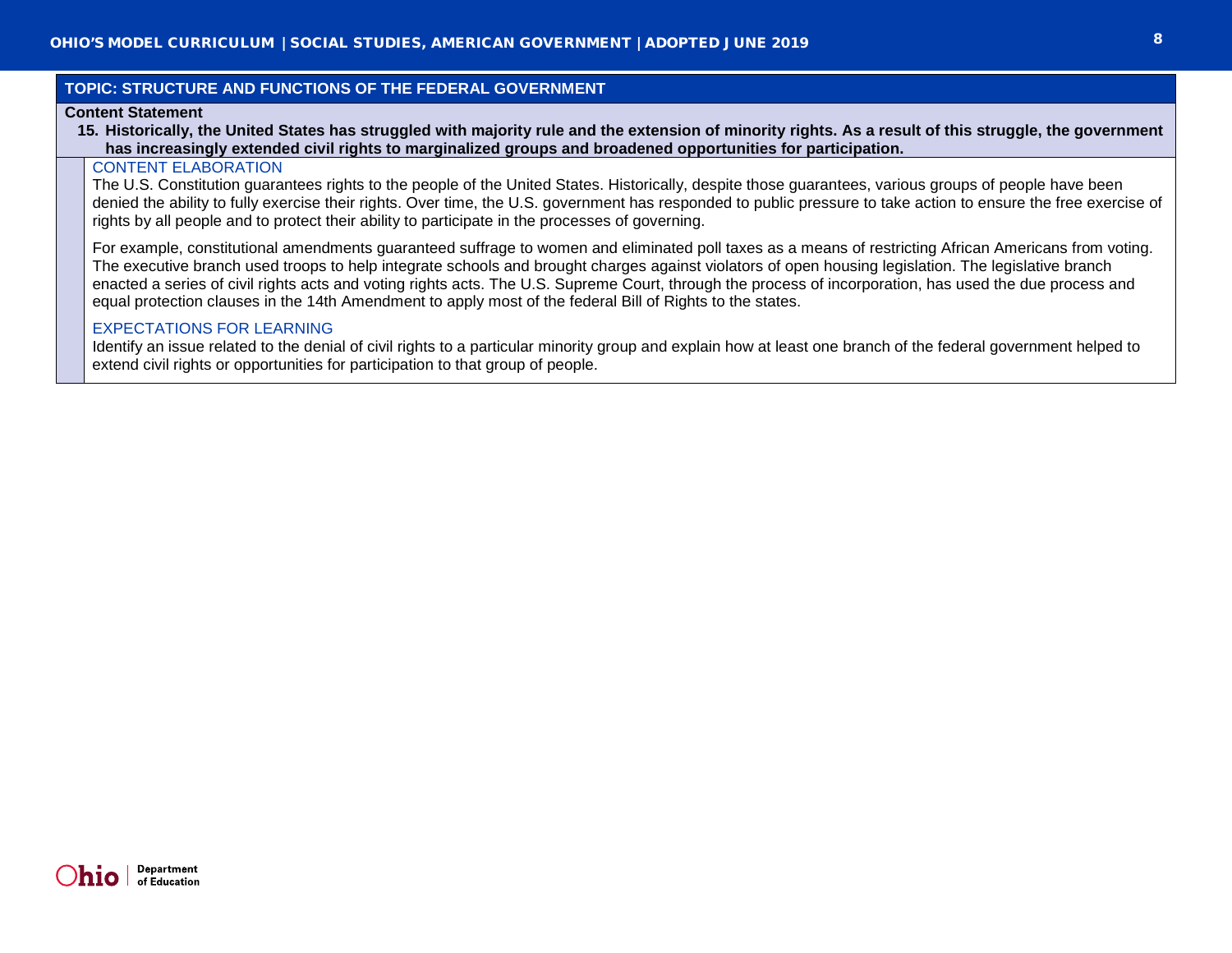# **TOPIC: OHIO'S STATE AND LOCAL GOVERNMENTS**

#### **Content Statement**

**16. As a framework for the state, the Ohio Constitution has similarities and differences to the federal Constitution; it was changed in 1851 to address difficulties governing the state.**

# CONTENT ELABORATION

Similarities between the Ohio and U.S. Constitutions:

- separation of powers into three branches (executive, judicial, legislative);
- checks and balances;
- limited government;
- bill of rights;
- popular sovereignty; and
- elections.

Differences between the Ohio and U.S. Constitutions:

#### Ohio Constitution

- Citizens can directly vote on laws through initiative and referendum.
- Judges are elected.
- Legislators are term limited.

## U.S. Constitution

- Legislators vote on laws for citizens.
- Judges are appointed.
- Legislators do not have term limits.

In 1851 a new Ohio Constitution was written which made several changes to improve governing including:

- Major executive officials and all judges were to be elected.
- District courts were added.
- Debt limitations were instituted.

EXPECTATIONS FOR LEARNING

Compare the Ohio and U.S. Constitutions.

# **TOPIC: OHIO'S STATE AND LOCAL GOVERNMENTS**

#### **Content Statement**

**17. Individuals in Ohio have a responsibility to assist state and local governments as they address relevant and often controversial problems that directly affect their communities.**

# CONTENT ELABORATION

Ohioans can assist government in addressing problems affecting the state and local communities.

Involvement at the state level can range from paying taxes to serving in the National Guard, running for state office, voting, and signing petitions to place issues on the ballot.

Involvement at the local level can range from organizing civic activities to running for local office, attending meetings of local boards and commissions, joining community watch groups, and serving in a volunteer fire department.

# EXPECTATIONS FOR LEARNING

Identify and explain roles that Ohio's citizens can play in helping state and local government address problems facing their communities.

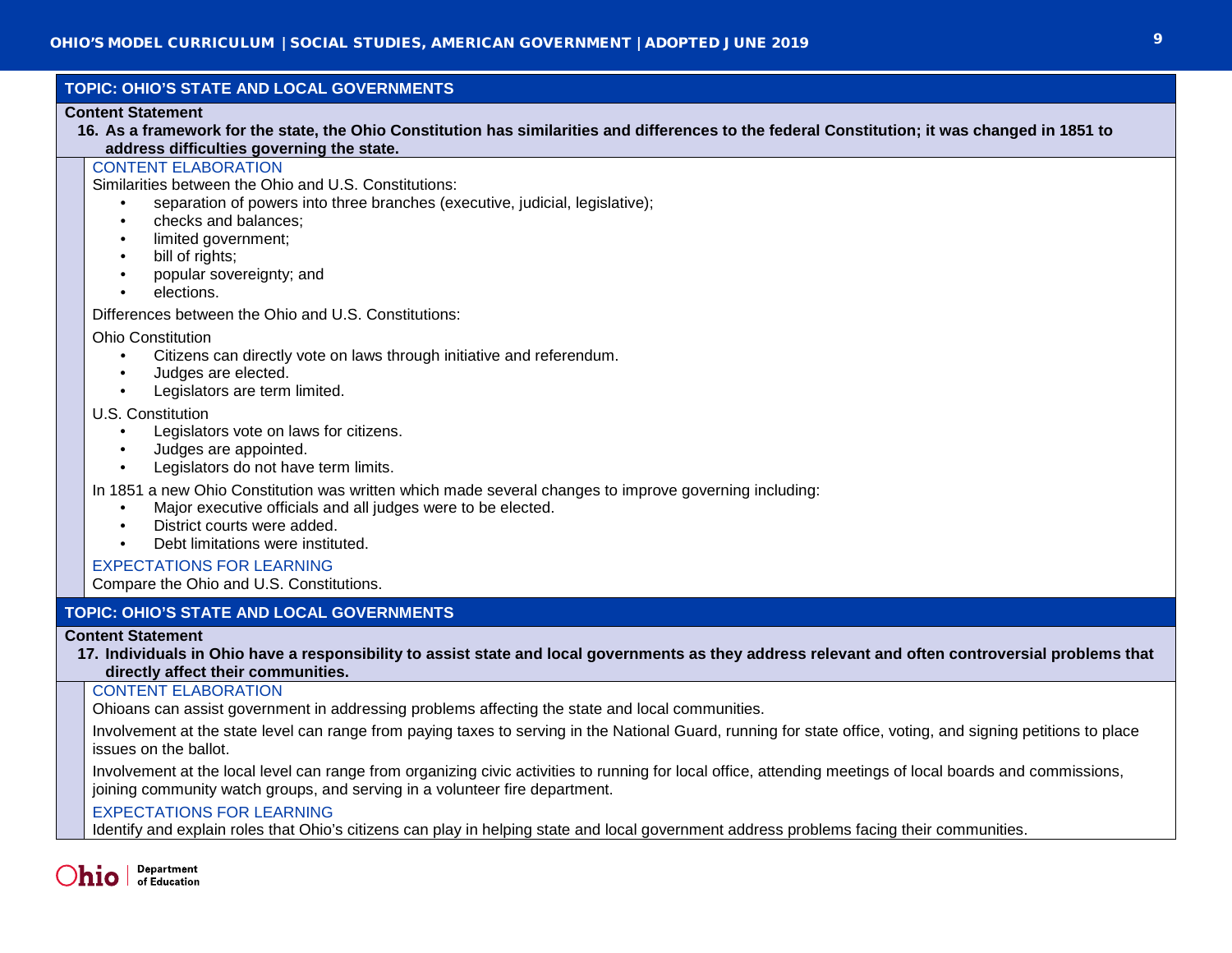# **TOPIC: PUBLIC POLICY**

#### **Content Statement**

**18. A variety of entities within the three branches of government, at all levels, address public policy issues that arise in domestic and international affairs.**

## CONTENT ELABORATION

Public policy issues are matters of discussion and debate related to the functions of government. They frequently revolve around problems the government is attempting to address and the projected consequences of public policy decisions.

Examples of different levels and different branches of government addressing public policy issues includes:

- federal executive the Department of State, which advises the president on foreign policy and directs activities of embassies in foreign countries;
- federal legislative the Congressional Budget Office, which provides analyses of economic and budgetary data
- state legislative the Ohio Legislative Service Commission, which assists in drafting legislation;
- state judicial the Ohio Courts of Common Pleas, which apply sentencing guidelines for convicted felons; and
- local legislative/executive county commissions, which determine and grant tax abatements.

The complexity of public policy issues may involve multiple levels and branches of government. These levels and branches may engage in collaboration or conflict as they attempt to address public policy issues.

## EXPECTATIONS FOR LEARNING

Analyze a public policy issue in terms of collaboration or conflict among the levels of government involved and the branches of government involved.

## **Content Statement**

**19. Individuals and organizations play a role within federal, state, and local governments in helping to determine public (domestic and foreign) policy.**

# CONTENT ELABORATION

Individuals and organizations engage government officials on public policy using several methods. Individuals and organizations can:

- campaign for candidates who will support their positions once in office;
- provide information to executive branch officials on the impacts of potential rules and regulations;
- lobby members of a legislature;
- provide testimony before legislative committees;
- propose laws to legislators;
- prepare briefs to present during judicial proceedings;
- offer comments during public meetings;
- conduct letter-writing campaigns; and
- hold public demonstrations.

Individuals and organizations must know the proper level and branch of government to engage at the various stages of making public policy.

# EXPECTATIONS FOR LEARNING

Defend different positions on public policy issues and determine an approach for providing effective input to the appropriate level and branch/agency of the government.